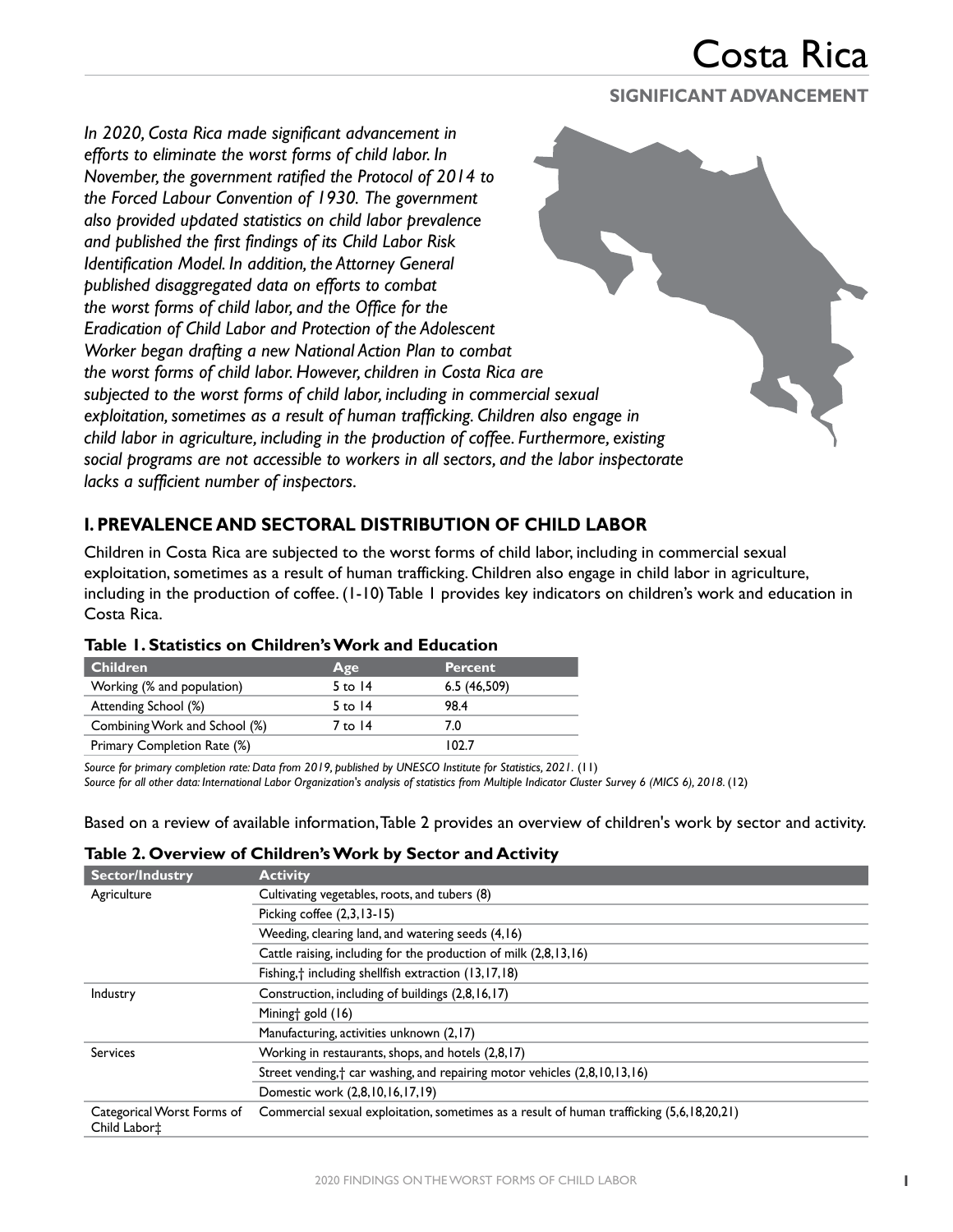## **SIGNIFICANT ADVANCEMENT**

|                                                        | Table 2. Over you changed 3 your by Sector and Activity (Cont.)                                                                                                                                                                                                                                             |
|--------------------------------------------------------|-------------------------------------------------------------------------------------------------------------------------------------------------------------------------------------------------------------------------------------------------------------------------------------------------------------|
| <b>Sector/Industry</b>                                 | <b>Activity</b>                                                                                                                                                                                                                                                                                             |
| Categorical Worst Forms of<br>Child Labor <sup>+</sup> | Use in the production of pornography (16,22,23)                                                                                                                                                                                                                                                             |
|                                                        | Forced labor in the agriculture, construction, fishing, street vending, and commercial sectors (7,18,22,24)                                                                                                                                                                                                 |
|                                                        | Domestic servitude (18,21)                                                                                                                                                                                                                                                                                  |
|                                                        | Use in transporting or selling drugs, sometimes as a result of human trafficking $(21)$                                                                                                                                                                                                                     |
|                                                        | $\mathbf{r}$ , $\mathbf{r}$ , $\mathbf{r}$ , $\mathbf{r}$ , $\mathbf{r}$ , $\mathbf{r}$ , $\mathbf{r}$ , $\mathbf{r}$ , $\mathbf{r}$ , $\mathbf{r}$ , $\mathbf{r}$ , $\mathbf{r}$ , $\mathbf{r}$ , $\mathbf{r}$ , $\mathbf{r}$ , $\mathbf{r}$ , $\mathbf{r}$ , $\mathbf{r}$ , $\mathbf{r}$ , $\mathbf{r}$ , |

#### **Table 2. Overview of Children's Work by Sector and Activity (Cont.)**

† Determined by national law or regulation as hazardous and, as such, relevant to Article 3(d) of ILO C. 182.

‡ Child labor understood as the worst forms of child labor *per se* under Article 3(a)–(c) of ILO C. 182.

Children in Costa Rica, including migrant children, are subjected to commercial sexual exploitation, particularly in tourist destinations, border areas, and in the Northern and Pacific coastal zones. Costa Rica is also a destination country for child sex tourism, particularly with tourists from Europe and the United States. (21,25) Migrant children, typically from Nicaragua, are subjected to forced labor in agriculture, domestic servitude, and commercial sexual exploitation. (20,21,25)

In 2020, Costa Rica published updated child labor data through its National Household Survey, which showed that the number of working children between the ages of 12 through 17 had dropped from 13,328 in 2018 to 6,706 in 2019. (26) While the government highlighted the data as an indication of the near eradication of child labor, its last survey to incorporate children between the ages of 5 and 17 was conducted in 2016. (18)

A third of children engaged in child labor in Costa Rica work in agriculture, with the highest incidences of child labor occurring in coastal regions, in provinces such as Limon, Puntarenas, and Guanacaste. Migrant, indigenous, and Afro-descendant children are at the greatest risk of labor exploitation. (27,28)

Although preschool and general basic education are free and compulsory, children in rural areas, girls, LGBTI youth, and children from indigenous and Afro-descendant communities face challenges, such as discrimination and gender stereotypes, in accessing and completing their education. (1,5,29,30, 31) Because of the COVID-19 pandemic, an estimated 324,000 students may have lost access to education due to a lack of Internet connection after the government shut down schools and transitioned to a virtual learning model to reduce transmission of the virus. (18)

## **II. LEGAL FRAMEWORK FOR CHILD LABOR**

Costa Rica has ratified all key international conventions concerning child labor (Table 3).

#### **Table 3. Ratification of International Conventions on Child Labor**

|  | <b>Convention</b>                                                                          | <b>Ratification</b> |
|--|--------------------------------------------------------------------------------------------|---------------------|
|  | ILO C. 138, Minimum Age                                                                    |                     |
|  | ILO C. 182, Worst Forms of Child Labor                                                     |                     |
|  | UN CRC                                                                                     |                     |
|  | UN CRC Optional Protocol on Armed Conflict                                                 |                     |
|  | UN CRC Optional Protocol on the Sale of Children, Child Prostitution and Child Pornography |                     |
|  | Palermo Protocol on Trafficking in Persons                                                 |                     |

The government has established laws and regulations related to child labor (Table 4). However, gaps exist in Costa Rica's legal framework to adequately protect children from the worst forms of child labor, including the prohibition of non-state military recruitment of children.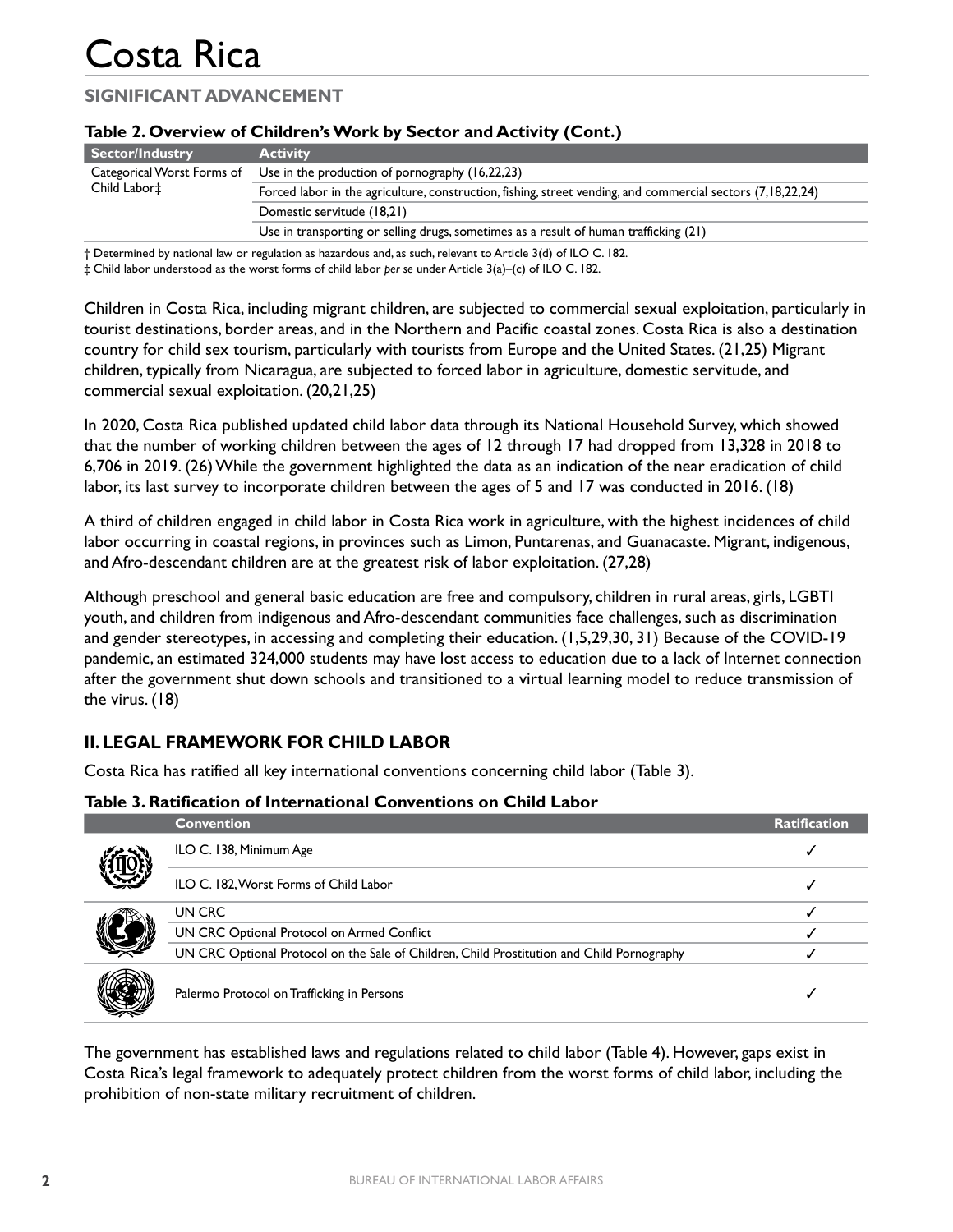| <b>Standard</b>                                                                                   | <b>Meets</b><br><b>International</b> | Age   | <b>Legislation</b>                                                                                                                                                                                                                                |
|---------------------------------------------------------------------------------------------------|--------------------------------------|-------|---------------------------------------------------------------------------------------------------------------------------------------------------------------------------------------------------------------------------------------------------|
|                                                                                                   | <b>Standards</b>                     |       |                                                                                                                                                                                                                                                   |
| Minimum Age for Work                                                                              | Yes                                  | 15    | Articles 3, 78, 92, and 101 of the Childhood and Adolescence Code (31)                                                                                                                                                                            |
| Minimum Age for Hazardous<br>Work                                                                 | Yes                                  | 8     | Articles 1 and 5 of Law 8922; Article 87 of the Labor Code (32,33)                                                                                                                                                                                |
| <b>Identification of Hazardous</b><br>Occupations or Activities<br><b>Prohibited for Children</b> | Yes                                  |       | Article 94 of the Childhood and Adolescence Code: Article 5 of Law 8922:<br>Article 88 of the Labor Code; Articles 5-6 of Regulation No. 36640 (31-34)                                                                                            |
| Prohibition of Forced Labor                                                                       | Yes                                  |       | Articles 20 and 56 of the Constitution; Article 8 of the Labor Code; Articles 7,<br>170-172, 189 bis, 192, 376, 381, and 383-384 of the Penal Code; Article 84 of<br>Regulation No. 36659; Article 7 of the Trafficking in Persons Law (33,35-38) |
| Prohibition of Child Trafficking                                                                  | Yes                                  |       | Articles 7, 170–172, 189, 192, 376, 381, and 383–384 of the Penal Code; Article<br>84 of Regulation No. 36659; Article 5 of the Trafficking in Persons Law (35-37)                                                                                |
| <b>Prohibition of Commercial</b><br>Sexual Exploitation of Children                               | Yes                                  |       | Articles 160, 168, and 170-174 of the Penal Code (35)                                                                                                                                                                                             |
| Prohibition of Using Children<br>in Illicit Activities                                            | Yes                                  |       | Articles 7, 188, 381, and 390 of the Penal Code; Article 77 of the Narcotics<br>Law (35,39)                                                                                                                                                       |
| Minimum Age for Voluntary<br><b>State Military Recruitment</b>                                    | N/A <sub>1</sub>                     |       |                                                                                                                                                                                                                                                   |
| Prohibition of Compulsory<br>Recruitment of Children by<br>(State) Military                       | N/A <sub>1</sub>                     |       |                                                                                                                                                                                                                                                   |
| Prohibition of Military<br>Recruitment by Non-state<br><b>Armed Groups</b>                        | No                                   |       |                                                                                                                                                                                                                                                   |
| <b>Compulsory Education Age</b>                                                                   | Yes                                  | $17+$ | Articles 57 and 59 of the Childhood and Adolescence Code: Article 78 of the<br>Constitution (31,38)                                                                                                                                               |
| <b>Free Public Education</b>                                                                      | Yes                                  |       | Article 59 of the Childhood and Adolescence Code: Article 8 of the Education<br>Law; Article 78 of the Constitution (31,38,40)                                                                                                                    |

#### **Table 4. Laws and Regulations on Child Labor**

† No standing military (38)

‡ Age calculated based on available information (31,38)

During the reporting period, Costa Rica ratified the Protocol of 2014 to the Forced Labour Convention of 1930, which commits the government to take national action to combat, prevent, raise awareness of, and support victims of forced and compulsory labor. The Protocol will enter into force in Costa Rica in November of 2021. (18,41,42)

Two bills drafted in 2019 to amend the country's comprehensive list of hazardous occupations had yet to be sent to the National Assembly, pending inter-agency commission review and Ministry of Labor approval. The draft bills would restrict the participation of minors in public presentations and shows, particularly routines that pose the risk of death, have content contrary to morality, are performed during restricted hours, or interfere with compulsory education. (18,43) The bills would also restrict some fishing activities. (18)

Costa Rica's minimum age for work is lower than the compulsory education age, making children between ages 15 and 17 vulnerable to child labor exploitation.

### **III. ENFORCEMENT OF LAWS ON CHILD LABOR**

The government has established institutional mechanisms for the enforcement of laws and regulations on child labor (Table 5). However, gaps exist within the authority of enforcement agencies that may hinder adequate enforcement of their child labor laws.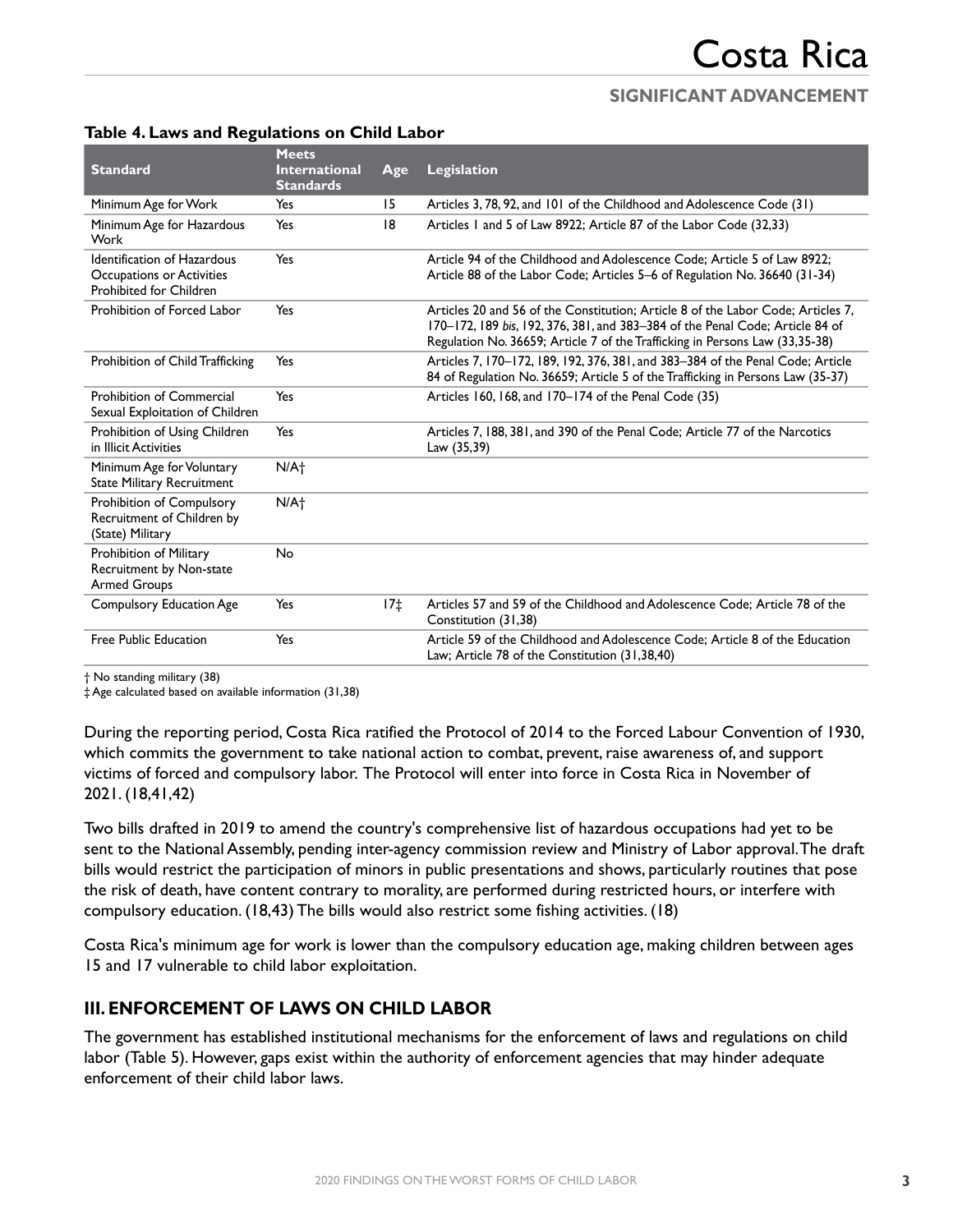## **SIGNIFICANT ADVANCEMENT**

#### **Table 5. Agencies Responsible for Child Labor Law Enforcement**

| <b>Organization/Agency</b>                      | <b>Role</b>                                                                                                                                                                                                                                                                                                                                                                                                                                                                                                                                                                                                                                                                                                                 |
|-------------------------------------------------|-----------------------------------------------------------------------------------------------------------------------------------------------------------------------------------------------------------------------------------------------------------------------------------------------------------------------------------------------------------------------------------------------------------------------------------------------------------------------------------------------------------------------------------------------------------------------------------------------------------------------------------------------------------------------------------------------------------------------------|
| Ministry of Labor and Social<br>Security (MTSS) | Monitors and enforces provisions in the Labor Code related to child labor, including conducting inspections<br>and verification at worksites to ensure children are not engaged in hazardous labor or engaging in work<br>that compromises a child's education. (31) Through the Office for the Eradication of Child Labor and<br>Protection of the Adolescent Worker (OATIA), responds to and attempts to prevent child labor through<br>policy development and public awareness campaigns. (44) Protects adolescent labor rights by conducting<br>school and workplace visits, providing referrals to government services, and writing socio-labor studies and<br>technical reports to inform policies and programs. (31) |
| <b>Attorney General's Office</b>                | Enforces criminal laws protecting children, including laws prohibiting forced child labor, human trafficking,<br>commercial sexual exploitation of children, and the use of children in illicit activities. Coordinates with<br>the Judicial Investigative Police, Immigration Police, Uniformed Police, and municipal police forces, and<br>administers the following investigative and prosecutorial units: Specialized Prosecutorial Unit against<br>Trafficking in Persons, Organized Crime Unit, Specialized Prosecutorial Unit for Gender Issues, and Juvenile<br>Justice Unit. (10,16,45)                                                                                                                            |
| Judicial Investigative Police                   | Investigate child labor violations, including child trafficking, child commercial sexual exploitation, and the use<br>of children in illicit activities. (20)                                                                                                                                                                                                                                                                                                                                                                                                                                                                                                                                                               |
| National Child Welfare Agency<br>(PANI)         | Leads the coordination of government and civil society efforts in child and adolescent<br>protection. (46) Ensures that child labor victims receive social services, including temporary shelter, legal<br>advice, counseling, and reintegration into the educational system. (31)                                                                                                                                                                                                                                                                                                                                                                                                                                          |

#### *Labor Law Enforcement*

In 2020, labor law enforcement agencies in Costa Rica took actions to combat child labor (Table 6). However, gaps exist within the authority of the Ministry of Labor and Social Security (MTSS) that may hinder adequate labor law enforcement, including penalty assessment authorization.

| Table 6. Labor Law Enforcement Efforts Related to Child Labor |  |
|---------------------------------------------------------------|--|
|---------------------------------------------------------------|--|

| <b>Overview of Labor Law Enforcement</b>                                           | 2019             | 2020             |
|------------------------------------------------------------------------------------|------------------|------------------|
| Labor Inspectorate Funding                                                         | \$14,000,000(10) | \$8,300,000 (18) |
| Number of Labor Inspectors                                                         | 123(10)          | 123(18)          |
| Inspectorate Authorized to Assess Penalties                                        | Yes (33)         | Yes (33)         |
| Initial Training for New Labor Inspectors                                          | Yes (10)         | Yes (18)         |
| Training on New Laws Related to Child Labor                                        | N/A              | N/A              |
| Refresher Courses Provided                                                         | Yes (10)         | Yes (18)         |
| Number of Labor Inspections Conducted                                              | 18,082(10)       | 6,424(47)        |
| Number Conducted at Worksite                                                       | 18,082(10)       | Unknown          |
| Number of Child Labor Violations Found                                             | 23(10)           | 10(18)           |
| Number of Child Labor Violations for Which Penalties Were Imposed                  | <b>Unknown</b>   | Unknown          |
| Number of Child Labor Penalties Imposed that Were Collected                        | Unknown          | Unknown          |
| Routine Inspections Conducted                                                      | Yes $(10)$       | Yes $(18)$       |
| Routine Inspections Targeted                                                       | Yes $(10)$       | Yes (18)         |
| Unannounced Inspections Permitted                                                  | Yes $(33)$       | Yes $(33)$       |
| Unannounced Inspections Conducted                                                  | Yes $(10)$       | Yes (18)         |
| Complaint Mechanism Exists                                                         | Yes $(10)$       | Yes $(18)$       |
| Reciprocal Referral Mechanism Exists Between Labor Authorities and Social Services | Yes $(10)$       | Yes (18)         |

While the labor inspectorate identified 10 child labor violations during the reporting period, the Office for the Eradication of Child Labor and Protection of the Adolescent Worker (OATIA) also identified 231 minors working. Meanwhile, the National Child Welfare Agency reported receiving 43 reports of minors engaged in child labor and exploitation. (18) In 2020, the Labor Inspection Office (DNI) within MTSS forwarded one case of child labor to OATIA so that social services could be provided. Meanwhile, OATIA referred 129 working minors to the Joint Institute for Social Assistance (IMAS) for inclusion in the cash transfer program for adolescent workers. (18)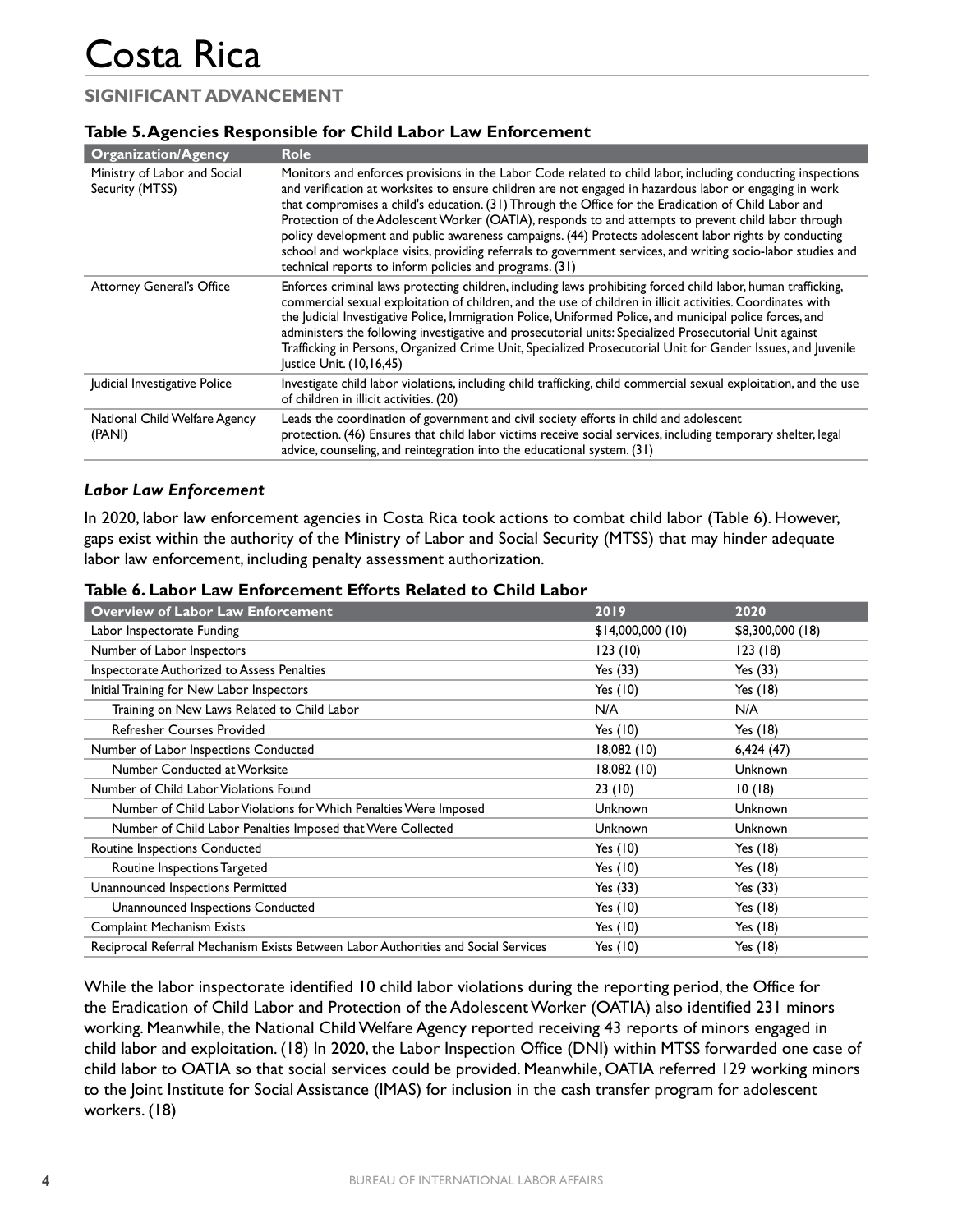During the reporting period, the DNI was forced to cease inspections in April and May due to the pandemic, and it modified its inspection strategy to conduct some onsite and some virtual inspections. It is not clear if the pandemic was the sole cause in the drop in total number of inspections. (18)

In 2020, MTSS reported its budget for only the DNI, as opposed to its entire program budget as it has reported in previous years. The DNI has indicated that its 2020 budget was sufficient to meet its needs. (10) However, enforcement of child labor laws, particularly in rural areas, is reportedly challenging due to insufficient funds for travel, facilities, and per diem costs incurred during inspections. (1,16) In addition, the Labor Inspection Office has acknowledged that the number of labor inspectors was insufficient to cover the target population. (10,18) The number of labor inspectors is likely insufficient for the size of Costa Rica's workforce, which includes more than 2 million workers. According to the ILO's technical advice of a ratio approaching 1 inspector for every 15,000 workers in industrializing economies, Costa Rica would employ about 148 inspectors. (48,49) Government monitoring and enforcement of child labor laws is also limited in the informal sector, in which most child labor occurs, especially hazardous adolescent work. (2,13,23,50) Informal work is more common in agriculture than in other sectors in Costa Rica. (2)

The government did not provide information on number of worksite inspections conducted or amount of penalties imposed or collected for child labor violations for inclusion in this report.

#### *Criminal Law Enforcement*

In 2020, criminal law enforcement agencies in Costa Rica took actions to combat child labor (Table 7). However, gaps exist within the operations of criminal enforcement agencies that may hinder adequate criminal law enforcement, including training for criminal investigators.

| <b>Overview of Criminal Law Enforcement</b>                                           | 2019       | 2020       |
|---------------------------------------------------------------------------------------|------------|------------|
| Initial Training for New Criminal Investigators                                       | Yes $(10)$ | Yes $(18)$ |
| Training on New Laws Related to the Worst Forms of Child Labor                        | Yes (10)   | Yes $(18)$ |
| <b>Refresher Courses Provided</b>                                                     | Yes $(10)$ | Yes $(18)$ |
| Number of Investigations                                                              | 91(10)     | 31(18)     |
| Number of Violations Found                                                            | 79 (10)    | 12(18)     |
| Number of Prosecutions Initiated                                                      | 16(10)     | 4(18)      |
| <b>Number of Convictions</b>                                                          | 9(10)      | 2(18)      |
| Imposed Penalties for Violations Related to the Worst Forms of Child Labor            | Yes (20)   | Yes $(18)$ |
| Reciprocal Referral Mechanism Exists Between Criminal Authorities and Social Services | Yes $(10)$ | Yes $(18)$ |

#### **Table 7. Criminal Law Enforcement Efforts Related to Child Labor**

The Attorney General's Office provided disaggregated data of its criminal law enforcement efforts in 2020 in relation to the worst forms of child labor, which showed charges including forced begging, commercial sexual exploitation, domestic servitude, labor exploitation, and the distribution or possession of pornographic material. It investigated 31 cases, including 10 cases involving child trafficking and 21 cases of child pornography. (18) In one case, a defendant was sentenced to 27 years imprisonment for the commercial sexual exploitation of minors to whom he had offered modeling jobs. (18) In another case, two Nicaraguans were arrested for the commercial sexual exploitation of a minor, who was trafficked by her stepmother. (51)

During the reporting period, investigators received initial training and training on human trafficking and smuggling laws that were modified in 2019. The Attorney General's Office indicated that the pandemic had affected its operations and thus training during the reporting period was insufficient. (18)

Reports indicate that the judiciary, prosecutors, and the police require additional staff, training, and resources to identify victims of human trafficking and commercial sexual exploitation, refer victims to appropriate social services, and investigate, prosecute, and convict perpetrators. Due to the pandemic, the government issued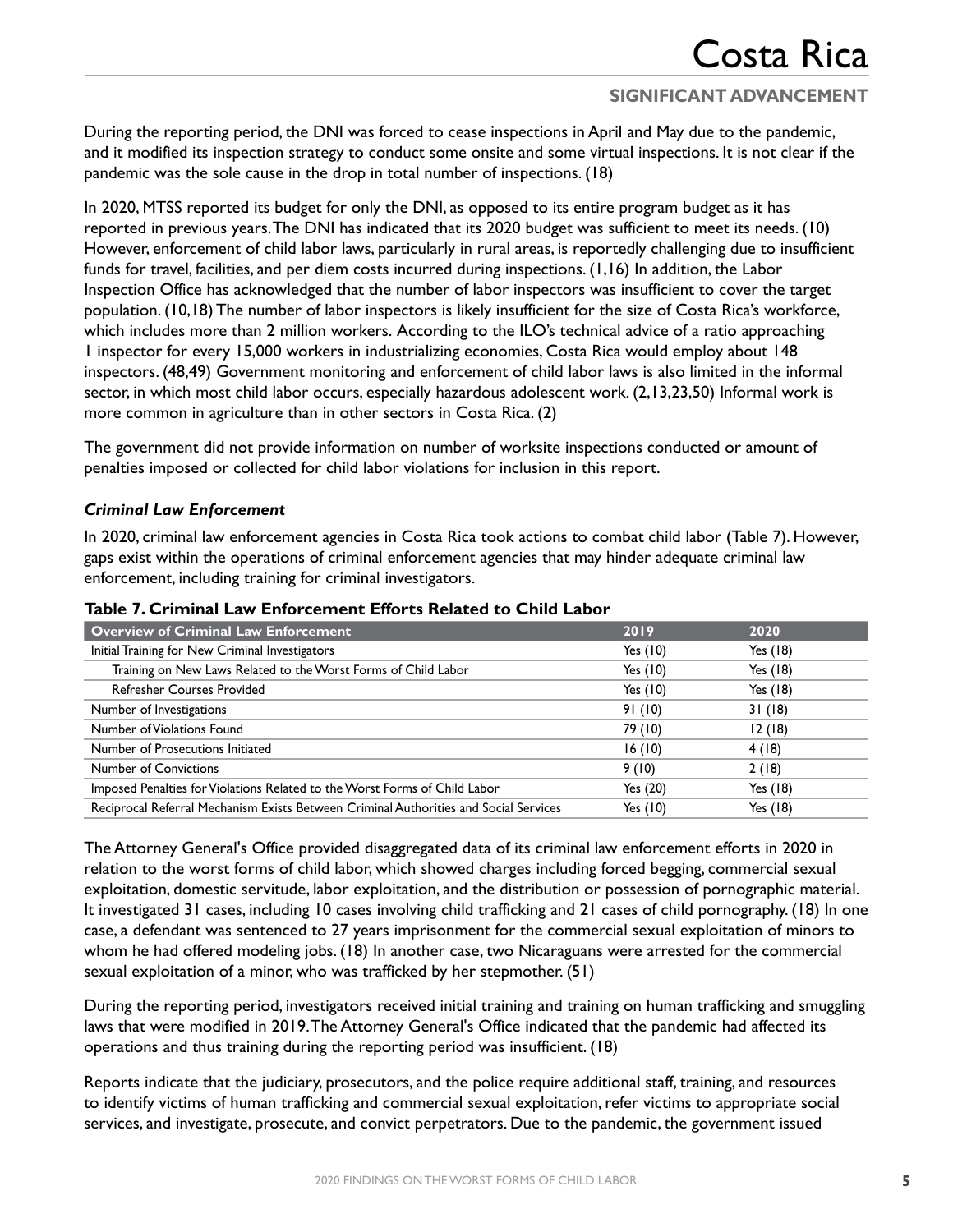## **SIGNIFICANT ADVANCEMENT**

significant budget cuts in 2020 that further reduced resources for criminal law enforcement agencies. (6,20,24,52) In addition, a lack of training and resources for municipal-level authorities hampered the abilities of local governments to respond to cases that could involve the worst forms of child labor. (25) Costa Rica does not have a database to track human trafficking cases, making it difficult to target enforcement and prevention efforts. (24)

## **IV. COORDINATION OF GOVERNMENT EFFORTS ON CHILD LABOR**

The government has established mechanisms to coordinate its efforts to address child labor (Table 8). However, gaps exist that hinder the effective coordination of efforts to address child labor, including sufficient resources to ensure coordination among relevant agencies.

| <b>Coordinating Body</b>                                                                                              | <b>Role &amp; Description</b>                                                                                                                                                                                                                                                                                                                                                                                                                                                                                                                                                                                                                                                                                                                                                                                                                                                    |
|-----------------------------------------------------------------------------------------------------------------------|----------------------------------------------------------------------------------------------------------------------------------------------------------------------------------------------------------------------------------------------------------------------------------------------------------------------------------------------------------------------------------------------------------------------------------------------------------------------------------------------------------------------------------------------------------------------------------------------------------------------------------------------------------------------------------------------------------------------------------------------------------------------------------------------------------------------------------------------------------------------------------|
| MTSS Office for the<br>Eradication of Child Labor and<br>Protection of the Adolescent<br>Worker (OATIA)               | Coordinates government policies and programs to combat child labor. (2,4) Oversees the Inter-Institutional<br>Coordinating Protocol for the Protection of Working Minors. (53) In 2020, OATIA, in collaboration with<br>the ILO, the U.S. Department of Labor, and other agencies, published the results of the Child Labor Risk<br>Identification Model, a statistical tool designed to identify localities with the greatest risk of child labor to<br>develop targeted policies and strategies. (18,27,54)                                                                                                                                                                                                                                                                                                                                                                    |
| National Committee for the<br>Elimination of Child Labor and<br>the Protection of Adolescent<br>Work                  | Develops and promotes policy and program initiatives focused on eliminating child labor and regulating<br>adolescent work. Overseen by OATIA and includes a technical secretariat that comprises representatives<br>from various sectors. (4) During the reporting period, Costa Rica began drafting a new roadmap to combat<br>child labor to replace the one that expired in 2020. Work on the roadmap included hosting individual<br>stakeholder workshops in anticipation of a national workshop. (18,47)                                                                                                                                                                                                                                                                                                                                                                    |
| National Coalition against<br>Migrant Smuggling and<br><b>Trafficking in Persons</b><br>(CONATT)                      | Leads government efforts to combat human trafficking and coordinates with OATIA and the National<br>Commission Against the Commercial Sexual Exploitation of Children and Adolescents (CONACOES). (6,16)<br>Coordinates anti-trafficking efforts among 22 public institutions, civil society organizations, and international<br>organizations. Responsible for developing and implementing anti-trafficking policies, providing care to victims,<br>prosecuting perpetrators, and providing training to government agencies. (25) During the reporting period,<br>CONATT conducted trainings for various stakeholders on human trafficking and migration, including<br>targeted trainings in San Carlos, Alajuela. The trainings reached around 2,500 individuals, a decrease from<br>previous years since most trainings were conducted virtually due to the pandemic. (18,25) |
| <b>National Commission Against</b><br>the Commercial Sexual<br>Exploitation of Children and<br>Adolescents (CONACOES) | Prevents the commercial sexual exploitation of children and provides assistance and protection to<br>victims. (16) Led by the National Council of Childhood and Adolescence; coordinates with OATIA and<br>CONATT to address the worst forms of child labor. (16,55) In 2020, the commission held regular plenary<br>and sub-commission sessions focusing on developing sub-commission work plans for 2021. (18)                                                                                                                                                                                                                                                                                                                                                                                                                                                                 |

**Table 8. Key Mechanisms to Coordinate Government Efforts on Child Labor**

Reports indicate that coordination is lacking between institutions responsible for investigating the worst forms of child labor and those providing social services to victims. (4,6) OATIA has reported that its office needs additional staff to better assist children engaged in child labor and their families. In addition, OATIA has noted that its office shares one vehicle with two other MTSS units, which limits its ability to provide oversight of child labor programs. (45)

## **V. GOVERNMENT POLICIES ON CHILD LABOR**

The government has established policies related to child labor (Table 9). However, policy gaps exist that hinder efforts to address child labor, including implementation.

| <b>Policy</b>                                                                               | <b>Description</b>                                                                                                                                                                                                                                                                                                                                                                                                          |
|---------------------------------------------------------------------------------------------|-----------------------------------------------------------------------------------------------------------------------------------------------------------------------------------------------------------------------------------------------------------------------------------------------------------------------------------------------------------------------------------------------------------------------------|
| Roadmap against Child Labor<br>and the Worst Forms of Child<br>Labor (2010–2020)            | Aimed to eradicate all forms of child labor in Costa Rica by 2020 by strengthening anti-poverty, health, and<br>educational programs and policies, and by raising awareness of child labor. (56,57) The roadmap expired in<br>2020 and the government began drafting a new roadmap for 2021. (18)                                                                                                                           |
| Inter-Institutional Coordinating<br>Protocol for the Protection of<br><b>Working Minors</b> | Outlines provision of services for child laborers through collaboration between MTSS, PANI, the Ministry<br>of Public Education, and the Joint Institute of Social Assistance (IMAS), and their regional and local agencies<br>and the private sector. (2,4,58) The government implemented the protocol during the reporting period, as<br>demonstrated by referrals of child labor cases to various support agencies. (18) |

**Table 9. Key Policies Related to Child Labor**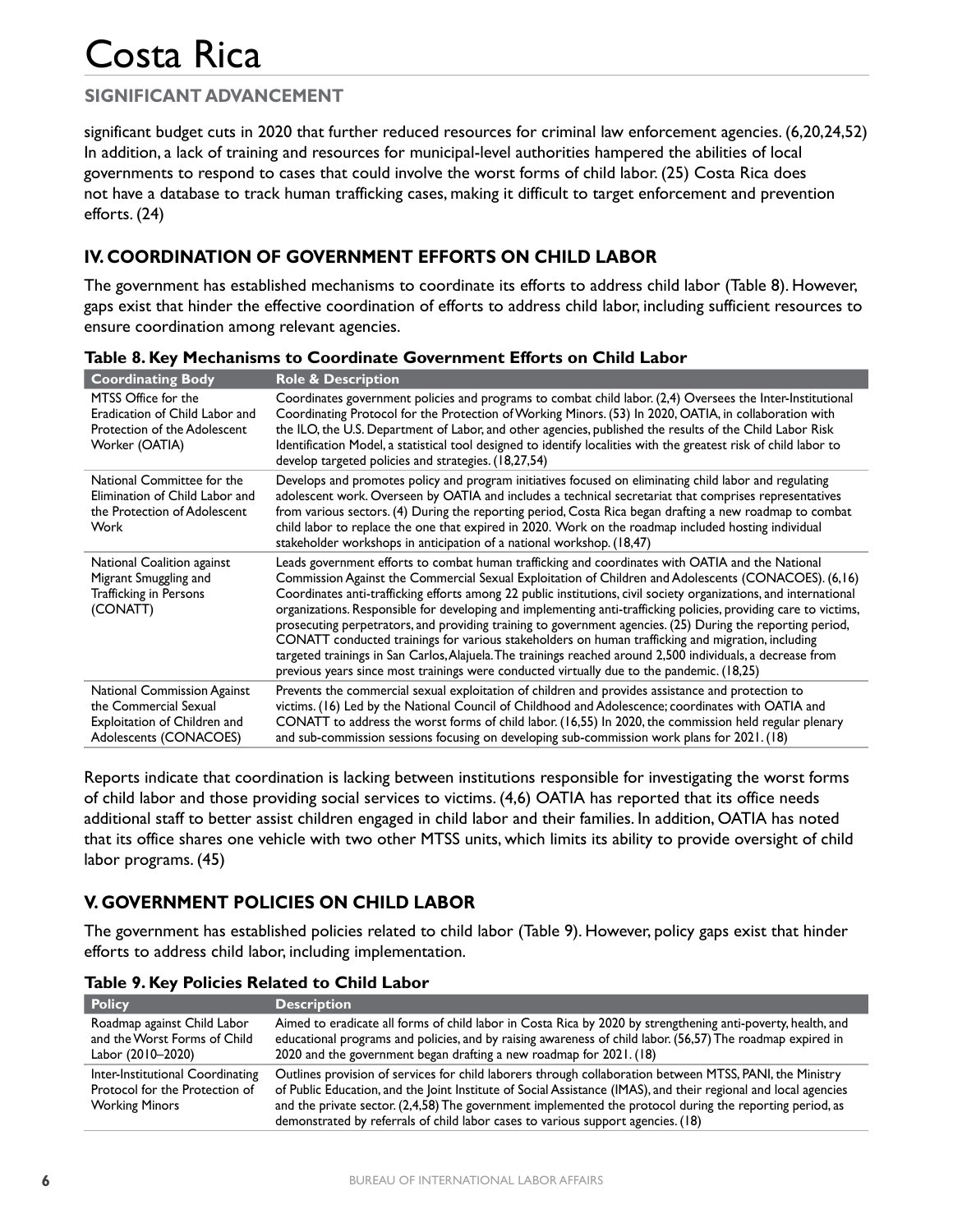#### **Table 9. Key Policies Related to Child Labor (Cont.)**

| <b>Policy</b>                                    | <b>Description</b>                                                                                                                                                                                                                                                                                                                                                                                                                                                                                                                                                                                                                                                                    |
|--------------------------------------------------|---------------------------------------------------------------------------------------------------------------------------------------------------------------------------------------------------------------------------------------------------------------------------------------------------------------------------------------------------------------------------------------------------------------------------------------------------------------------------------------------------------------------------------------------------------------------------------------------------------------------------------------------------------------------------------------|
| National Plan for Development<br>$(2019 - 2022)$ | Outlines the government's objectives, priorities, and goals in the use of resources and in the implementation<br>of policies, plans, and projects over a 4-year period. The plan incorporates labor rights, child welfare and<br>development, and poverty reduction, and integrates child labor as an indicator for establishing decent work<br>and reducing employment insecurity. (10,59) In 2020, an action plan was developed and agencies received<br>training on steps to take to meet the goals of the development plan. (60) The government also published<br>data in 2020 indicating that the plan had met three of its five goals in 2019, including reducing poverty. (61) |
|                                                  |                                                                                                                                                                                                                                                                                                                                                                                                                                                                                                                                                                                                                                                                                       |

## **VI. SOCIAL PROGRAMS TO ADDRESS CHILD LABOR**

In 2020, the government funded and participated in programs that include the goal of eliminating child labor (Table 10). However, gaps exist in these social programs, including the accessibility of programs to all relevant groups.

| Program                                             | <b>Description</b>                                                                                                                                                                                                                                                                                                                                                                                                                                                                                                                                                                                                                                                                                                                                                                                                                     |  |
|-----------------------------------------------------|----------------------------------------------------------------------------------------------------------------------------------------------------------------------------------------------------------------------------------------------------------------------------------------------------------------------------------------------------------------------------------------------------------------------------------------------------------------------------------------------------------------------------------------------------------------------------------------------------------------------------------------------------------------------------------------------------------------------------------------------------------------------------------------------------------------------------------------|--|
| Bridge to Development <sup>+</sup>                  | Aims to reduce poverty and eliminate vulnerability, including child labor, by providing social services<br>to families in poor communities. (4,23,62) In 2020, the program expanded to include 19,000 families<br>in the Chorotega region. (63) The program also launched a new joint initiative in 2020 that focuses on<br>implementing strategies to improve female economic independence with a focus on environmental<br>sustainability. The new initiative implemented three "innovation laboratories" in the Buenos Aires, Puntarenas,<br>and Limon cantons. (64)                                                                                                                                                                                                                                                                |  |
| Face of Justice Shelter†                            | NGO-run shelter for child victims of human trafficking that provides PANI-funded monthly subsidies to<br>victims and care from full-time staff, including a trauma psychologist and health practitioner. (22,24) The<br>organization announced in 2020 that it had received funding to build a new shelter for child victims of<br>human trafficking and commercial sexual exploitation referred by PANI, and indicated the shelter would have<br>space for 24 female survivors. (65,66)                                                                                                                                                                                                                                                                                                                                               |  |
| Houses of Joy (Casas de la<br>Alegría)†             | Public-private alliance that provides culturally sensitive daycare and meals to Ngäbe Buglé, indigenous<br>children whose parents work on coffee farms in Coto Brus. Aims to promote social inclusion and<br>developmental opportunities for indigenous children and provide an alternative to child labor during<br>the coffee harvest. (3,16,23,67-69) IMAS funds meals, caregiver salaries, and training; farm owners<br>provide the land and classrooms, with financial contributions from UNICEF for building and teaching<br>materials. (1,23,55,58,68) In 2020, Casas de Alegria initiated a cooperative expansion with Cooperativas de Las<br>Americas and the EU to renovate facilities and incorporate home appliances, and to implement strategies for<br>improving employment conditions for agricultural workers. (70,71) |  |
| Let's Get Ahead Program<br>(Avancemos) <sup>+</sup> | IMAS program that provides monthly conditional cash transfers to low-income families to keep children in<br>school and out of exploitative work. (2,30,72) In 2020, IMAS increased funding for all of its social programs<br>by nearly 65 percent, including for the Avancemos program, which received over \$49 million during the<br>reporting period. The program served 163,434 students in 2020. (73) In addition, during the reporting period,<br>IMAS conducted a survey of Avancemos participants to gauge perceptions of the program's effectiveness<br>during the pandemic. (74)                                                                                                                                                                                                                                             |  |
| <b>USDOL-Funded Projects</b>                        | Youth Pathways to Leadership, Learning, and Livelihoods in Costa Rica, \$3 million project implemented<br>by Youth Build International; (75) Promoting Apprenticeship as a Path for Youth Employment in Argentina.<br>Costa Rica, and Kenya through Global Apprenticeships Network (GAN) National Networks, \$3.3<br>million multi-country project that works with employers, government agencies, civil society organizations,<br>and other actors to promote apprenticeships and other types of work-based training opportunities for<br>vulnerable youth; (76) Implementing a Culture of Labor Compliance in Costa Rica's Agricultural Export<br>Sector, \$2 million project implemented by the Foundation for Peace and Democracy (FUNDAPEM). (77) For<br>additional information, please see our website.                          |  |

#### **Table 10. Key Social Programs to Address Child Labor**

† Program is funded by the Government of Costa Rica.

‡The government had other social programs that may have included the goal of eliminating or preventing child labor. (78,79)

Research indicates that *Ngäbe Buglé,* indigenous children in Costa Rica who migrate with their families to work seasonally on coffee farms, face additional challenges in accessing social services due to long distances to service providers, language barriers, and complications in obtaining required documents from government institutions. (3,14)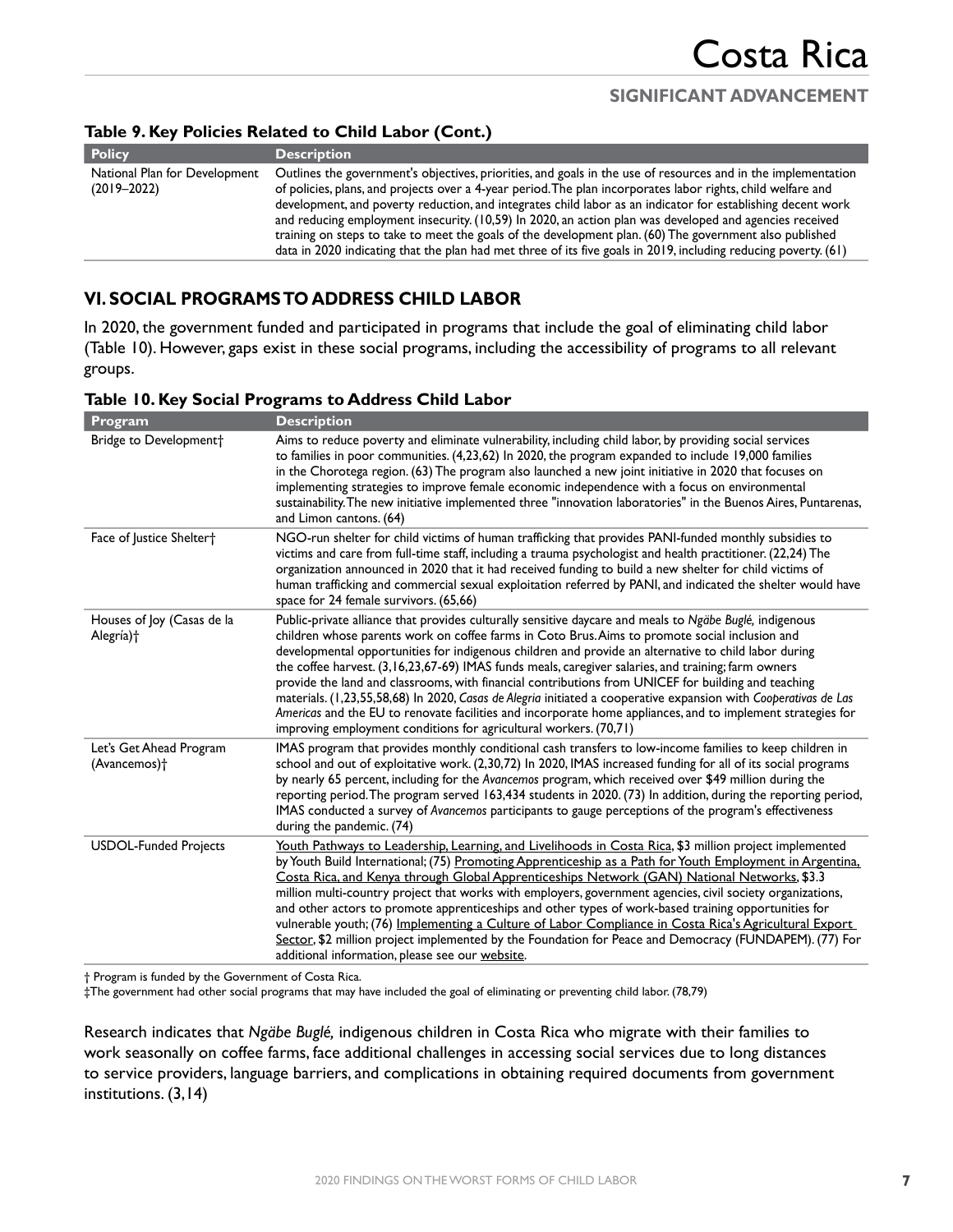### **SIGNIFICANT ADVANCEMENT**

## **VII. SUGGESTED GOVERNMENT ACTIONS TO ELIMINATE CHILD LABOR**

Based on the reporting above, suggested actions are identified that would advance the elimination of child labor in Costa Rica (Table 11).

#### **Table 11. Suggested Government Actions to Eliminate Child Labor**

| Area                          | <b>Suggested Action</b>                                                                                                                                                                                                                                                                                                                                 | Year(s)<br><b>Suggested</b> |
|-------------------------------|---------------------------------------------------------------------------------------------------------------------------------------------------------------------------------------------------------------------------------------------------------------------------------------------------------------------------------------------------------|-----------------------------|
| Legal Framework               | Ensure that the law criminally prohibits the recruitment of children under age 18 by non-state armed<br>groups.                                                                                                                                                                                                                                         | $2016 - 2020$               |
|                               | Raise the minimum age for work to be commensurate with the compulsory age for education.                                                                                                                                                                                                                                                                | 2020                        |
| Enforcement                   | Publish information on the number of inspections conducted at worksites, and of child labor<br>violations for which penalties were imposed and collected.                                                                                                                                                                                               | $2017 - 2020$               |
|                               | Allocate sufficient resources to ensure regular labor inspections in rural areas and the informal<br>sector, including child labor inspections, particularly in agriculture.                                                                                                                                                                            | $2015 - 2020$               |
|                               | Increase the number of labor inspectors to meet the ILO's technical advice.                                                                                                                                                                                                                                                                             | $2015 - 2020$               |
|                               | Ensure that the judiciary, prosecutors, municipal authorities, and the police have sufficient staff,<br>training, and resources to investigate, prosecute, and convict perpetrators of human trafficking and<br>commercial sexual exploitation of children, and identify victims of child trafficking and refer them to<br>appropriate social services. | $2017 - 2020$               |
|                               | Develop a mechanism to properly track human trafficking cases to improve enforcement and<br>prevention efforts.                                                                                                                                                                                                                                         | $2019 - 2020$               |
| Coordination                  | Strengthen coordination and information sharing between institutions responsible for investigating<br>child labor and providing social services to victims.                                                                                                                                                                                             | $2015 - 2020$               |
|                               | Increase transportation and human resources for the Office for the Eradication of Child Labor and<br>Protection of the Adolescent Worker so that the office can improve program oversight.                                                                                                                                                              | $2015 - 2020$               |
| Government<br><b>Policies</b> | Adopt and implement a new roadmap to eliminate the worst forms of child labor.                                                                                                                                                                                                                                                                          | 2020                        |
| Social Programs               | Enhance efforts to eliminate barriers and make education accessible for all children, including children<br>in rural areas, girls, LGBTI youth, children from indigenous and Afro-descendant communities, and<br>migrant children.                                                                                                                      | $2015 - 2020$               |
|                               | Improve access to social services, particularly for migrant, Ngäbe Buglé indigenous children in coffee-<br>growing areas.                                                                                                                                                                                                                               | $2015 - 2020$               |

#### **REFERENCES**

- 1 U.S. Embassy- San Jose. Reporting. January 8, 2019.
- 2 UCW. Entender el trabajo infantil y el empleo juvenil en Costa Rica. Rome, Understanding Children's Work (UCW) Programme. October 2015.

[http://www.ucw-project.org/attachment/13052016799CostaRica\\_](http://www.ucw-project.org/attachment/13052016799CostaRica_trabajo_infantil_empleo_juvenil.pdf) [trabajo\\_infantil\\_empleo\\_juvenil.pdf](http://www.ucw-project.org/attachment/13052016799CostaRica_trabajo_infantil_empleo_juvenil.pdf)

- 3 Government of Costa Rica. Consideraciones respecto al informe Child Labor and Forced Labor Report. San José, Ministry of Labor and Social Security. November 21, 2016. Source on file.
- 4 Government of Costa Rica. Información sobre trabajo infantil para el Departamento de Trabajo de los Estados Unidos. San José, Ministry of Labor and Social Security. December 21, 2015. Source on file.
- 5 UN Convention on the Elimination of All Forms of Discrimination against Women. Concluding observations on the seventh periodic report of Costa Rica. July 24, 2017: CEDAW/C/CRI/CO/7. [http://tbinternet.ohchr.org/\\_layouts/treatybodyexternal/Download.](http://tbinternet.ohchr.org/_layouts/treatybodyexternal/Download.aspx?symbolno=CEDAW/C/CRI/CO/7&Lang=En) [aspx?symbolno=CEDAW/C/CRI/CO/7&Lang=En](http://tbinternet.ohchr.org/_layouts/treatybodyexternal/Download.aspx?symbolno=CEDAW/C/CRI/CO/7&Lang=En)
- 6 International Bureau for Children's Rights. Mapping Report on the Fight Against Human Trafficking in Costa Rica. 2016. [http://www.ibcr.org/wp-content/uploads/2017/02/Cartographie-Costa-](http://www.ibcr.org/wp-content/uploads/2017/02/Cartographie-Costa-Rica-ANG_WEB.pdf)[Rica-ANG\\_WEB.pdf](http://www.ibcr.org/wp-content/uploads/2017/02/Cartographie-Costa-Rica-ANG_WEB.pdf)
- 7 U.S. Department of State. Trafficking in Persons Report- 2017: Costa Rica. Washington, DC, June 27, 2017. [https://www.state.gov/reports/2017-trafficking-in-persons-report/costa](https://www.state.gov/reports/2017-trafficking-in-persons-report/costa-rica/)[rica/](https://www.state.gov/reports/2017-trafficking-in-persons-report/costa-rica/)
- 8 Government of Costa Rica. Magnitud y características del trabajo infantil y adolescente en Costa Rica- Informe 2016. 2017. [http://www.iniciativa2025alc.org/sites/default/files/magnitud-y](http://www.iniciativa2025alc.org/sites/default/files/magnitud-y-caracteristicas-del-trabajo-infantil-adolescente-CR-Informe2016.pdf)[caracteristicas-del-trabajo-infantil-adolescente-CR-Informe2016.pdf](http://www.iniciativa2025alc.org/sites/default/files/magnitud-y-caracteristicas-del-trabajo-infantil-adolescente-CR-Informe2016.pdf)
- 9 Presidencia de la República de Costa Rica. Costa Rica reduce trabajo infantil al sacar a 12 mil menores de edad. March 28, 2017. [http://presidencia.go.cr/comunicados/2017/03/costa-rica-reduce-trabajo](http://presidencia.go.cr/comunicados/2017/03/costa-rica-reduce-trabajo-infantil-al-sacar-a-12-mil-menores-de-edad/)[infantil-al-sacar-a-12-mil-menores-de-edad/](http://presidencia.go.cr/comunicados/2017/03/costa-rica-reduce-trabajo-infantil-al-sacar-a-12-mil-menores-de-edad/)
- 10 U.S. Embassy- San Jose. Reporting. January 15, 2020.
- 11 UNESCO Institute for Statistics. Gross intake ratio to the last grade of primary education, both sexes (%). Accessed March 3, 2021. For more information, please see "Children's Work and Education Statistics: Sources and Definitions" in the Reference Materials section of this report. <http://data.uis.unesco.org/>
- 12 ILO. Analysis of Child Economic Activity and School Attendance Statistics from National Household or Child Labor Surveys. Original data from Multiple Indicator Cluster Survey 6 (MICS 6), 2018. Analysis received March 3, 2021. Please see "Children's Work and Education Statistics: Sources and Definitions" in the Reference Materials section of this report.
- 13 U.S. Embassy- San Jose. Reporting. January 27, 2017.
- 14 IOM Regional Office for Central America, North America and the Caribbean. We improve the human security of the indigenous migrants Ngäbe and Buglé. January 22, 2016. Source on file.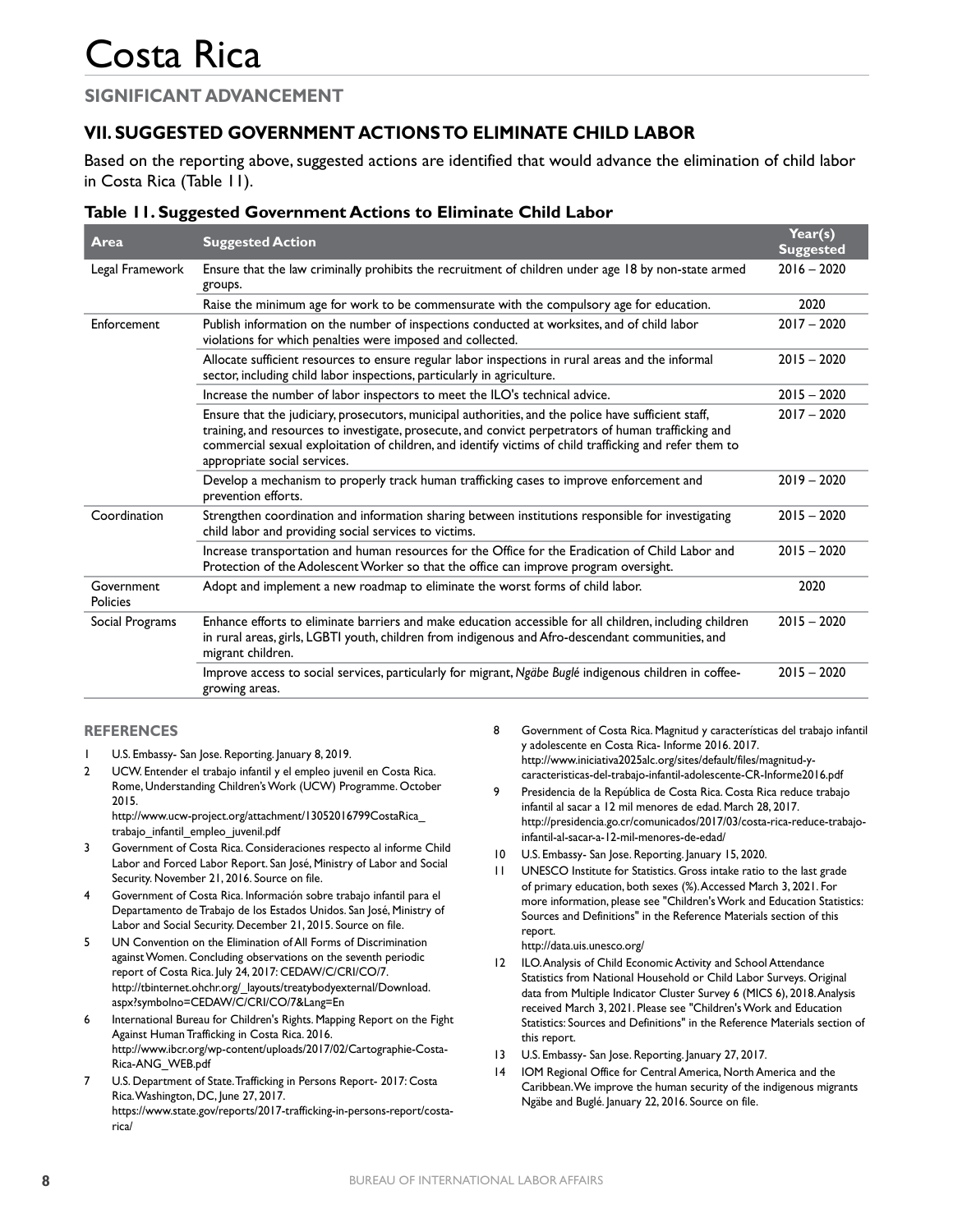- 15 La Nacion. 30.000 familias todavía se ganan el sustento en cogidas de café. December 18, 2016. [http://www.nacion.com/el-pais/30-000-familias-todavia-se-ganan-el](http://www.nacion.com/el-pais/30-000-familias-todavia-se-ganan-el-sustento-en-cogidas-de-cafe/WNJ3BIOEXRC4FN3GNGDFWFR5SU/story/)[sustento-en-cogidas-de-cafe/WNJ3BIOEXRC4FN3GNGDFWFR5SU/](http://www.nacion.com/el-pais/30-000-familias-todavia-se-ganan-el-sustento-en-cogidas-de-cafe/WNJ3BIOEXRC4FN3GNGDFWFR5SU/story/) [story/](http://www.nacion.com/el-pais/30-000-familias-todavia-se-ganan-el-sustento-en-cogidas-de-cafe/WNJ3BIOEXRC4FN3GNGDFWFR5SU/story/)
- 16 U.S. Embassy- San Jose. Reporting. December 28, 2017.
- 17 ILO-IPEC. Magnitud y características del trabajo infantil y adolescente en Costa Rica- Informe 2011: Geneva. 2012. <http://www.ilo.org/ipecinfo/product/viewProduct.do?productId=20655>
- 18 U.S. Embassy- San Jose. Reporting. January 14, 2021.
- 19 ILO CEACR. Individual Direct Request concerning Worst Forms of Child Labor Convention, 1999 (No. 182) Costa Rica (ratification: 2001). Published: 2018. [http://www.ilo.org/dyn/normlex/en/f?p=NORMLEXPUB:13100:0::NO:](http://www.ilo.org/dyn/normlex/en/f?p=NORMLEXPUB:13100:0::NO::P13100_COMMENT_ID,P11110_COUNTRY_ID,P11110_COUNTRY_NAME,P11110_COMMENT_YEAR:3340943,102599,Costa%20Rica,2017) [:P13100\\_COMMENT\\_ID,P11110\\_COUNTRY\\_ID,P11110\\_COUNTRY\\_](http://www.ilo.org/dyn/normlex/en/f?p=NORMLEXPUB:13100:0::NO::P13100_COMMENT_ID,P11110_COUNTRY_ID,P11110_COUNTRY_NAME,P11110_COMMENT_YEAR:3340943,102599,Costa%20Rica,2017) [NAME,P11110\\_COMMENT\\_YEAR:3340943,102599,Costa Rica,2017](http://www.ilo.org/dyn/normlex/en/f?p=NORMLEXPUB:13100:0::NO::P13100_COMMENT_ID,P11110_COUNTRY_ID,P11110_COUNTRY_NAME,P11110_COMMENT_YEAR:3340943,102599,Costa%20Rica,2017)
- 20 U.S. Embassy- San Jose. Reporting. February 19, 2020. Source on file. 21 U.S. Department of State. Trafficking in Persons Report- 2020: Costa
- Rica. Washington, DC, June 25, 2020. [https://www.state.gov/reports/2020-trafficking-in-persons-report/costa](https://www.state.gov/reports/2020-trafficking-in-persons-report/costa-rica/)[rica/](https://www.state.gov/reports/2020-trafficking-in-persons-report/costa-rica/)
- 22 U.S. Embassy- San Jose. Reporting. February 22, 2017.
- 23 U.S. Embassy- San Jose. Reporting. January 19, 2016.
- 24 U.S. Embassy- San Jose. Reporting. February 22, 2019.
- 25 U.S. Embassy- San Jose. Reporting. February 26, 2021.
- 26 Government of Costa Rica. ENAHO. 2020. Población de 12 a 17 años ocupada por promedio de horas trabajadas e ingreso promedio mensual en la ocupación principal según zona y sexo. Instituto Nacional de Estadistica y Censos, June 2020. [https://www.inec.cr/sites/default/files/documetos-biblioteca-virtual/](https://www.inec.cr/sites/default/files/documetos-biblioteca-virtual/resocialenaho2020-01_0.xlsx) [resocialenaho2020-01\\_0.xlsx](https://www.inec.cr/sites/default/files/documetos-biblioteca-virtual/resocialenaho2020-01_0.xlsx)
- 27 Government of Costa Rica. Modelo de Vulnerabilidad al Trabajo Infantil: Costa Rica. Ministerio de Trabajo y Seguridad Social. January 2020. [http://www.mtss.go.cr/seguridad-social/trabajo-infantil/trabajo-infantil/](http://www.mtss.go.cr/seguridad-social/trabajo-infantil/trabajo-infantil/USDOL%20Nueva%20Ficha%20Nacional%20Costa%20Rica.pdf) [USDOL Nueva Ficha Nacional Costa Rica.pdf](http://www.mtss.go.cr/seguridad-social/trabajo-infantil/trabajo-infantil/USDOL%20Nueva%20Ficha%20Nacional%20Costa%20Rica.pdf)
- 28 Agencia EFE. Trabajo infantil se concentra en zonas costeras y vulnerables de Costa Rica. San Jose. January 24, 2020. [https://www.efe.com/efe/america/sociedad/trabajo-infantil-se-concentra](https://www.efe.com/efe/america/sociedad/trabajo-infantil-se-concentra-en-zonas-costeras-y-vulnerables-de-costa-rica/20000013-4158372)[en-zonas-costeras-y-vulnerables-de-costa-rica/20000013-4158372](https://www.efe.com/efe/america/sociedad/trabajo-infantil-se-concentra-en-zonas-costeras-y-vulnerables-de-costa-rica/20000013-4158372)
- 29 UN Human Rights Committee. Consideration of Reports Submitted by States Parties Under Article 40 of the Convention: Concluding Observations: Costa Rica. April 22, 2016: CCPR/C/CRI/CO/6\*. [http://docstore.ohchr.org/SelfServices/FilesHandler.](http://docstore.ohchr.org/SelfServices/FilesHandler.ashx?enc=6QkG1d/PPRiCAqhKb7yhsmeyzlWnPEw50wdOC4PJZQ0WtpVN0FDEDmm1YLuIEDCGzdExTk0QEulWplyJnoR5oZKVuaVLeMBPWw3iaIrPadPNd8cju/w+L9GidLsyboh5) [ashx?enc=6QkG1d/PPRiCAqhKb7yhsmeyzlWnPEw50wdOC4P](http://docstore.ohchr.org/SelfServices/FilesHandler.ashx?enc=6QkG1d/PPRiCAqhKb7yhsmeyzlWnPEw50wdOC4PJZQ0WtpVN0FDEDmm1YLuIEDCGzdExTk0QEulWplyJnoR5oZKVuaVLeMBPWw3iaIrPadPNd8cju/w+L9GidLsyboh5)  [JZQ0WtpVN0FDEDmm1YLuIEDCGzdExT](http://docstore.ohchr.org/SelfServices/FilesHandler.ashx?enc=6QkG1d/PPRiCAqhKb7yhsmeyzlWnPEw50wdOC4PJZQ0WtpVN0FDEDmm1YLuIEDCGzdExTk0QEulWplyJnoR5oZKVuaVLeMBPWw3iaIrPadPNd8cju/w+L9GidLsyboh5)  [k0QEulWplyJnoR5oZKVuaVLeMBPWw3iaIrPadPNd8cju/](http://docstore.ohchr.org/SelfServices/FilesHandler.ashx?enc=6QkG1d/PPRiCAqhKb7yhsmeyzlWnPEw50wdOC4PJZQ0WtpVN0FDEDmm1YLuIEDCGzdExTk0QEulWplyJnoR5oZKVuaVLeMBPWw3iaIrPadPNd8cju/w+L9GidLsyboh5) [w+L9GidLsyboh5](http://docstore.ohchr.org/SelfServices/FilesHandler.ashx?enc=6QkG1d/PPRiCAqhKb7yhsmeyzlWnPEw50wdOC4PJZQ0WtpVN0FDEDmm1YLuIEDCGzdExTk0QEulWplyJnoR5oZKVuaVLeMBPWw3iaIrPadPNd8cju/w+L9GidLsyboh5)
- 30 U.S. Embassy- San Jose. Reporting. July 1, 2016.
- 31 Government of Costa Rica. Código de la Niñez y la Adolescencia, Ley Nº 7739. Enacted: 1998 (updated 2010). [http://196.40.56.11/scij/Busqueda/Normativa/Normas/nrm\\_texto\\_](http://196.40.56.11/scij/Busqueda/Normativa/Normas/nrm_texto_completo.aspx?param1=NRTC&nValor1=1&nValor2=43077&nValor3=107852&strTipM=TC) [completo.aspx?param1=NRTC&nValor1=1&nValor2=43077&nValor3=1](http://196.40.56.11/scij/Busqueda/Normativa/Normas/nrm_texto_completo.aspx?param1=NRTC&nValor1=1&nValor2=43077&nValor3=107852&strTipM=TC) [07852&strTipM=TC](http://196.40.56.11/scij/Busqueda/Normativa/Normas/nrm_texto_completo.aspx?param1=NRTC&nValor1=1&nValor2=43077&nValor3=107852&strTipM=TC)
- 32 Government of Costa Rica. Prohibición del Trabajo Peligroso e Insalubre para Personas Adolescentes Trabajadoras, Law 8922. Enacted: February 3, 2011. [http://www.ilo.org/dyn/natlex/docs/ELECTRONIC/86385/97460/](http://www.ilo.org/dyn/natlex/docs/ELECTRONIC/86385/97460/F112157985/CRI86385.pdf)

[F112157985/CRI86385.pdf](http://www.ilo.org/dyn/natlex/docs/ELECTRONIC/86385/97460/F112157985/CRI86385.pdf)

33 Government of Costa Rica. Código de Trabajo, Ley No. 2. Enacted: 1943 (updated 2010).

http://www.pgrweb.go.cr/scij/Busqueda/Normativa/Normas/nrm\_texto\_ completo.aspx?nValor1=1&nValor2=8045

- 34 Government of Costa Rica. Reglamento a la Ley Sobre Prohibición del Trabajo Peligroso e Insalubre para Personas Adolescentes Trabajadoras y Reforma Reglamento para la Contratación Laboral y Condiciones de Salud Ocupacional de las Personas Adolescentes, No. 36640- MTSS. Enacted: June 22, 2011. [http://www.ilo.org/dyn/natlex/docs/ELECTRONIC/88852/101726/](http://www.ilo.org/dyn/natlex/docs/ELECTRONIC/88852/101726/F662984233/CRI88852.pdf) [F662984233/CRI88852.pdf](http://www.ilo.org/dyn/natlex/docs/ELECTRONIC/88852/101726/F662984233/CRI88852.pdf)
- 35 Government of Costa Rica. Código Penal, Ley 4573. Enacted: 1970 (updated 2013).
	- [https://www.ilo.org/dyn/natlex/natlex4.detail?p\\_isn=31590&p\\_lang=en](https://www.ilo.org/dyn/natlex/natlex4.detail?p_isn=31590&p_lang=en)
- 36 Government of Costa Rica. Ley contra la trata de personas y creacion de la coalicion nacional contra el trafico ilicito de migrantes y la trata de personas (CONATT), Ley 9095. Enacted: February 8, 2013. (Last amended 2019). [http://www.pgrweb.go.cr/scij/Busqueda/Normativa/Normas/nrm\\_texto\\_](http://www.pgrweb.go.cr/scij/Busqueda/Normativa/Normas/nrm_texto_completo.aspx?param1=NRTC&nValor1=1&nValor2=74132&nValor3=0&strTipM=TC)

[completo.aspx?param1=NRTC&nValor1=1&nValor2=74132&nValor3=0](http://www.pgrweb.go.cr/scij/Busqueda/Normativa/Normas/nrm_texto_completo.aspx?param1=NRTC&nValor1=1&nValor2=74132&nValor3=0&strTipM=TC) [&strTipM=TC](http://www.pgrweb.go.cr/scij/Busqueda/Normativa/Normas/nrm_texto_completo.aspx?param1=NRTC&nValor1=1&nValor2=74132&nValor3=0&strTipM=TC)

- 37 Government of Costa Rica. Reglamento para la aplicación de la ley general de migración y extranjería número 8764 a las personas menores de edad, No. 36659. Enacted: May 2011. [http://www.pgrweb.go.cr/scij/Busqueda/Normativa/Normas/nrm\\_texto\\_](http://www.pgrweb.go.cr/scij/Busqueda/Normativa/Normas/nrm_texto_completo.aspx?param1=NRTC&nValor1=1&nValor2=70690&nValor3=85525&strTipM=TC) [completo.aspx?param1=NRTC&nValor1=1&nValor2=70690&nValor3=8](http://www.pgrweb.go.cr/scij/Busqueda/Normativa/Normas/nrm_texto_completo.aspx?param1=NRTC&nValor1=1&nValor2=70690&nValor3=85525&strTipM=TC) [5525&strTipM=TC](http://www.pgrweb.go.cr/scij/Busqueda/Normativa/Normas/nrm_texto_completo.aspx?param1=NRTC&nValor1=1&nValor2=70690&nValor3=85525&strTipM=TC)
- 38 Government of Costa Rica. Constitución Política de la República de Costa Rica. Enacted: 1949 (Updated January 1, 2014). <https://pdba.georgetown.edu/Parties/CostaRica/Leyes/constitucion.pdf>
- 39 Government of Costa Rica. Reforma integral Ley sobre estupefacientes, sustancias psicotrópicas, drogas de uso no autorizado, actividades conexas, legitimación de capitales y financiamiento al terrorismo, No. 8204. Enacted: December 26, 2001. Source on file.
- 40 Government of Costa Rica. Ley Fundamental de Educación, Public Law Number 2160. Enacted: 1957 (updated 2001). [http://www.pgrweb.go.cr/scij/Busqueda/Normativa/Normas/nrm\\_texto\\_](http://www.pgrweb.go.cr/scij/Busqueda/Normativa/Normas/nrm_texto_completo.aspx?param1=NRTC&nValor1=1&nValor2=31427&nValor3=33152&strTipM=TC) [completo.aspx?param1=NRTC&nValor1=1&nValor2=31427&nValor3=3](http://www.pgrweb.go.cr/scij/Busqueda/Normativa/Normas/nrm_texto_completo.aspx?param1=NRTC&nValor1=1&nValor2=31427&nValor3=33152&strTipM=TC) [3152&strTipM=TC](http://www.pgrweb.go.cr/scij/Busqueda/Normativa/Normas/nrm_texto_completo.aspx?param1=NRTC&nValor1=1&nValor2=31427&nValor3=33152&strTipM=TC)
- 41 International Labor Organization. P029 Protocol of 2014 to the Forced Labour Convention, 1930. Entry into force: November 9, 2016. [https://www.ilo.org/dyn/normlex/en/f?p=NORMLEXPUB:12100:0::NO:](https://www.ilo.org/dyn/normlex/en/f?p=NORMLEXPUB:12100:0::NO::P12100_ILO_CODE:P029) [:P12100\\_ILO\\_CODE:P029](https://www.ilo.org/dyn/normlex/en/f?p=NORMLEXPUB:12100:0::NO::P12100_ILO_CODE:P029)
- 42 International Labor Organization. Ratifications of P029 Protocol of 2014 to the Forced Labour Convention, 1930. [https://www.ilo.org/dyn/normlex/en/f?p=1000:11300:0::NO:11300](https://www.ilo.org/dyn/normlex/en/f?p=1000:11300:0::NO:11300:P11300_INSTRUMENT_ID:3174672) [:P11300\\_INSTRUMENT\\_ID:3174672](https://www.ilo.org/dyn/normlex/en/f?p=1000:11300:0::NO:11300:P11300_INSTRUMENT_ID:3174672)
- 43 U.S. Embassy- San Jose official. E-mail communication to USDOL official. June 16, 2021.
- 44 Government of Costa Rica. Trabajo Infantil y Adolescente. Ministerio de Trabajo y Seguridad Social, <http://www.mtss.go.cr/seguridad-social/trabajo-infantil/>
- 45 U.S. Embassy- San Jose official. E-mail communication to USDOL official. June 29, 2018.
- 46 Government of Costa Rica. Axis of Leadership. National Child Welfare Agency, 2016. <https://pani.go.cr/liderazgo>
- 47 U.S. Department of State official. E-mail communication to USDOL official. April 14, 2021.
- 48 CIA. The World Factbook. Accessed April 5, 2017. Please see "Labor Law Enforcement: Sources and Definitions" in the Reference Materials section of this report. <https://www.cia.gov/the-world-factbook/>
- 49 UN. World Economic Situation and Prospects 2017 Statistical Annex. New York, 2017. Please see "Labor Law Enforcement: Sources and Definitions" in the Reference Materials section of this report. [https://www.un.org/development/desa/dpad/wp-content/uploads/](https://www.un.org/development/desa/dpad/wp-content/uploads/sites/45/publication/2017wesp_full_en.pdf) [sites/45/publication/2017wesp\\_full\\_en.pdf](https://www.un.org/development/desa/dpad/wp-content/uploads/sites/45/publication/2017wesp_full_en.pdf)